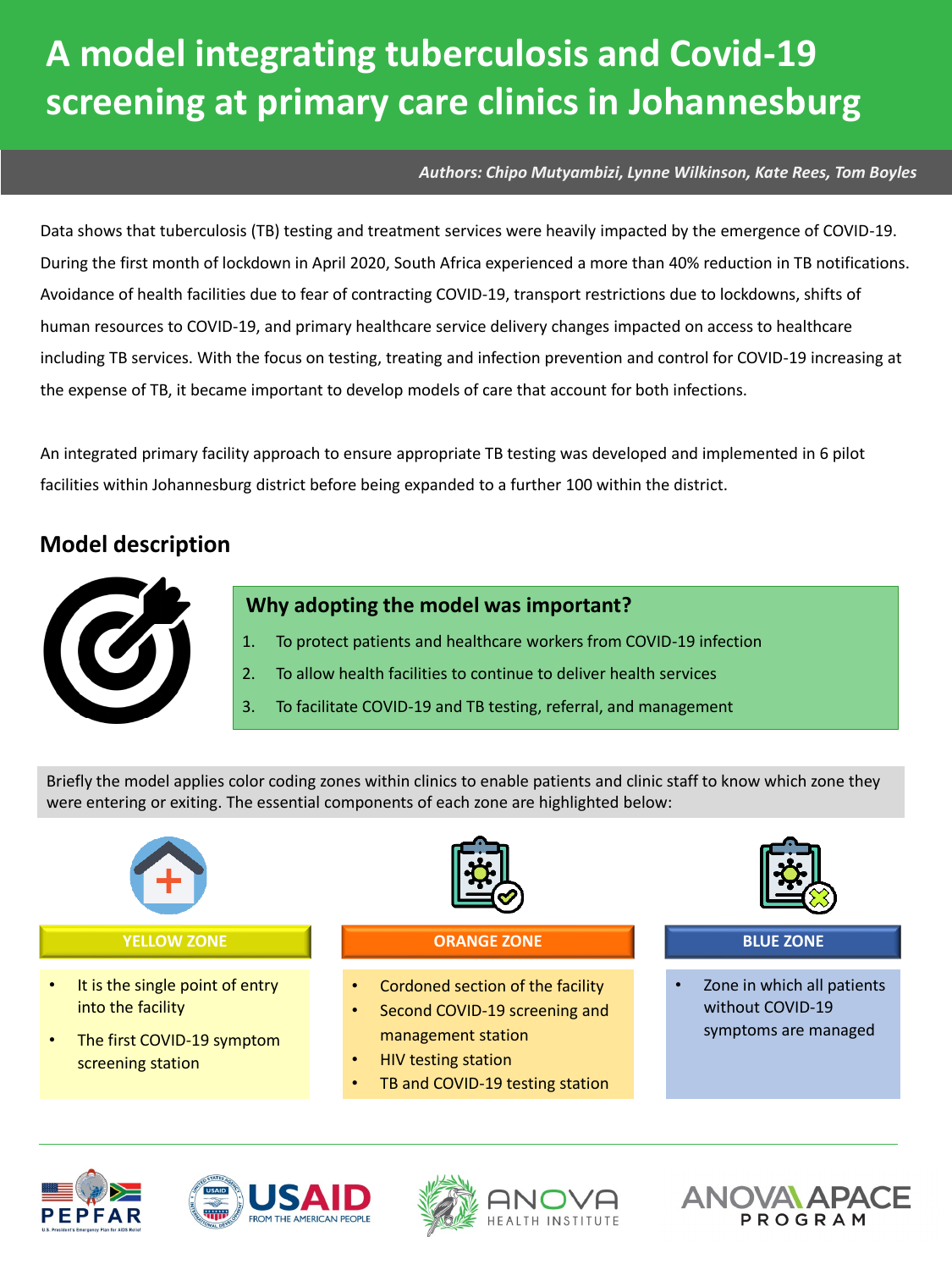*Authors: Chipo Mutyambizi, Lynne Wilkinson, Kate Rees, Tom Boyles*

Patients who screened positive for COVID-19 in the yellow zone proceeded to the orange zone and were investigated according to the following algorithm:



### **Study purpose**

This study explored the outcomes of a model integrating TB testing into COVID-19 services at two primary care clinics in SA. The study also looked at the factors that influenced a TB or COVID-19 test being conducted and the factors that influenced a positive COVID-19 test result.









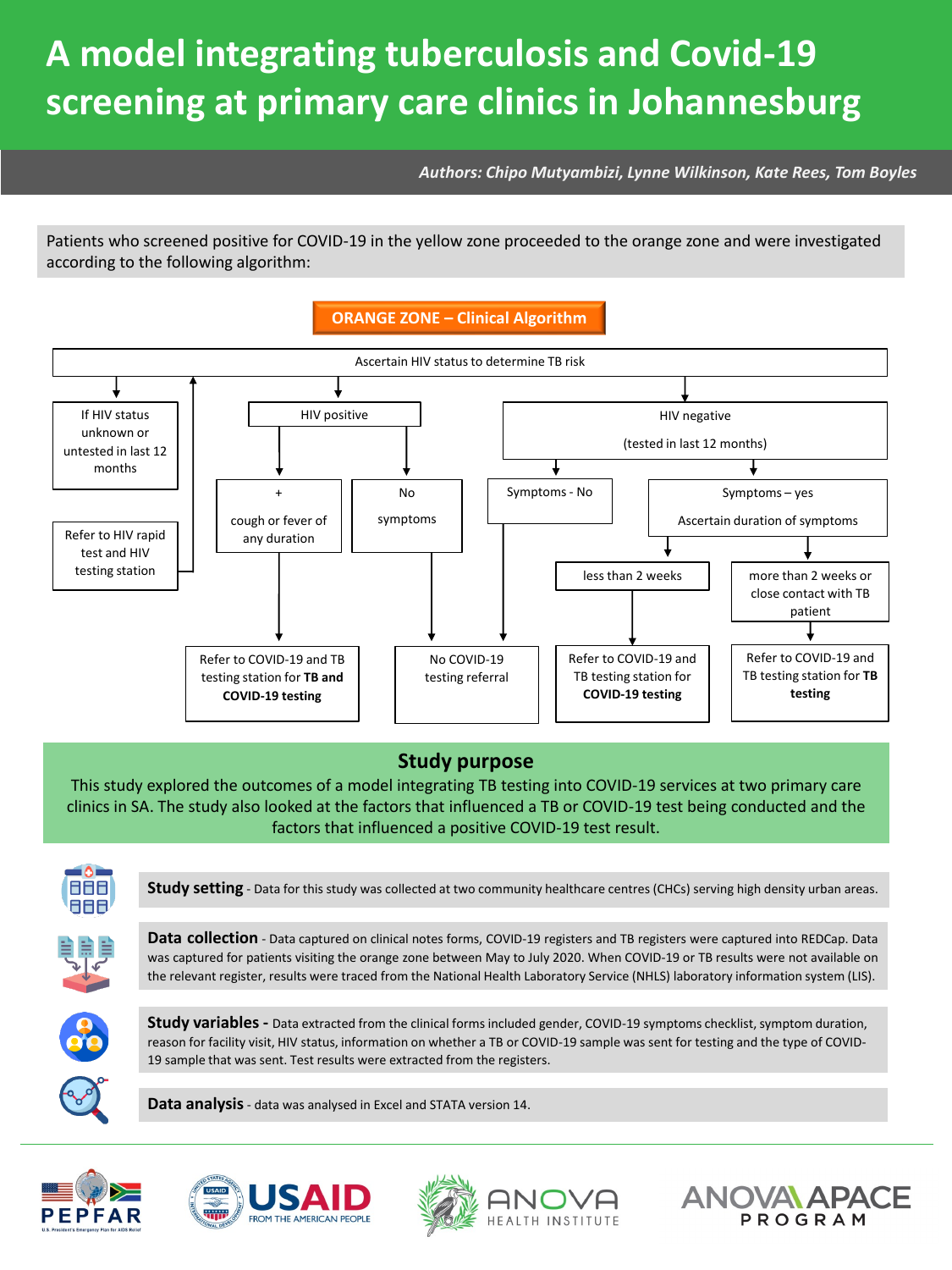*Authors: Chipo Mutyambizi, Lynne Wilkinson, Kate Rees, Tom Boyles*

# **What did we find out?** We report results for 846 patients who had clinical forms. This is what we found:

• **Reported COVID-19 Symptoms and patient characteristics**



### • **TB and COVID-19 tests and results**



76 out of 846 (9%) patients were sent for both a TB and COVID-19 test

Positive test results



6 out of 79 (8%) patients who tested for TB were found to have TB

128 out of 711 (18%) patients who tested for COVID-19 were found to have COVID-19